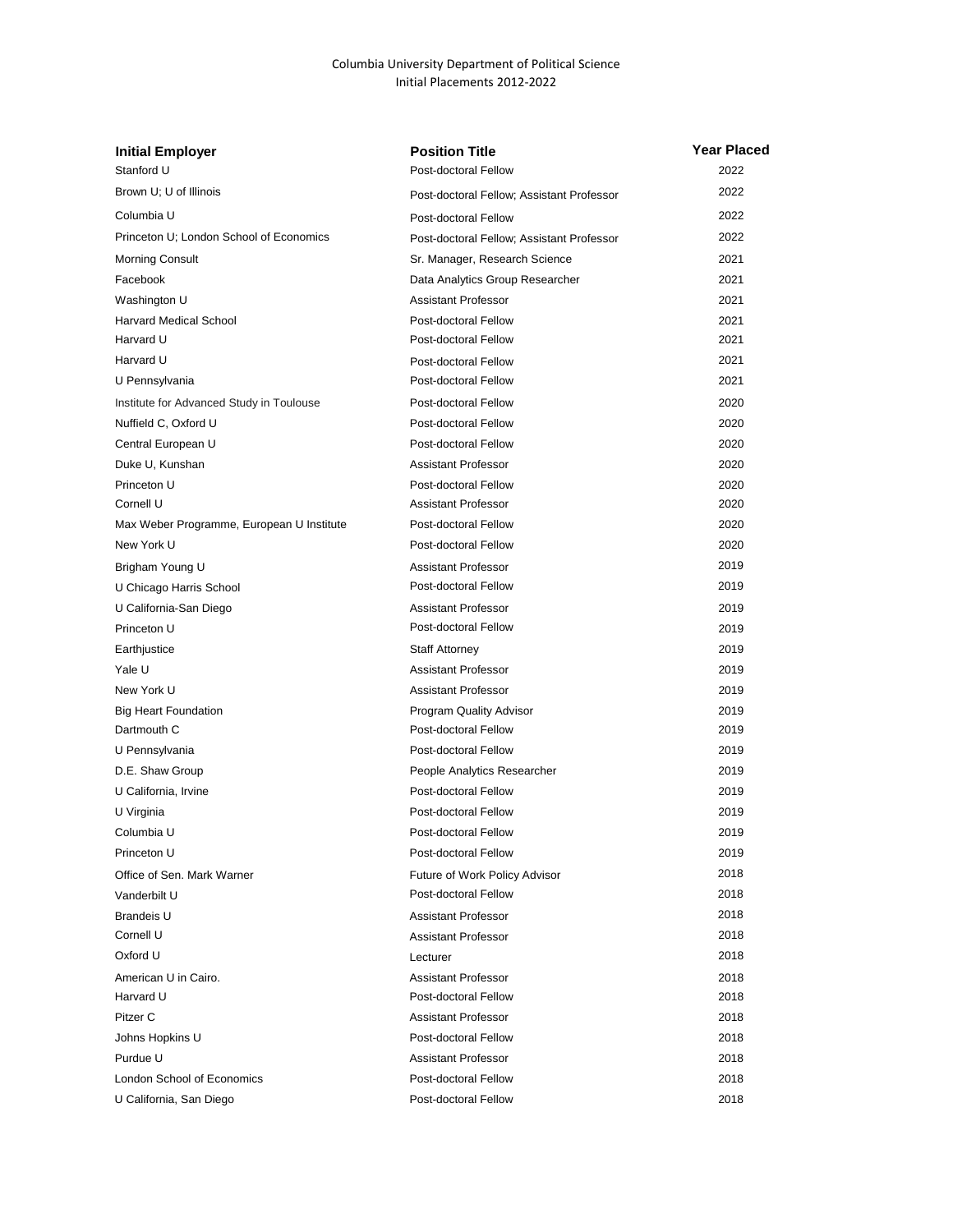## Columbia University Department of Political Science Initial Placements 2012-2022

| <b>Initial Employer</b>                     | <b>Position Title</b>        | Year Placed |
|---------------------------------------------|------------------------------|-------------|
| St. Gallen U                                | <b>Project Manager</b>       | 2018        |
| Dartmouth C (post-doc)                      | Post-doctoral Fellow         | 2018        |
| Wesleyan U                                  | <b>Assistant Professor</b>   | 2018        |
| Rutgers U                                   | <b>Assistant Professor</b>   | 2018        |
| U Pennsylvania                              | Post-doctoral Fellow         | 2018        |
| McGill U                                    | Post-doctoral Fellow         | 2018        |
| Princeton U                                 | Post-doctoral Fellow         | 2018        |
| <b>Bard Prison Initiative</b>               | Post-doctoral Fellow         | 2018        |
| Columbia U                                  | Lecturer                     | 2017        |
| Princeton U                                 | <b>Assistant Professor</b>   | 2017        |
| YouGov/Polimetrix                           | Director                     | 2017        |
| U of Michigan, Ford School of Public Policy | <b>Assistant Professor</b>   | 2017        |
| Harvard U                                   | Post-doctoral Fellow         | 2017        |
| Yale U                                      | Post-doctoral Fellow         | 2017        |
| U Pennsylvania                              | Post-doctoral Fellow         | 2017        |
| U Virginia                                  | Post-doctoral Fellow         | 2017        |
| Yale U                                      | <b>Assistant Professor</b>   | 2016        |
| New York U                                  | Post-doctoral Fellow         | 2016        |
| U Alberta                                   | Post-doctoral Fellow         | 2016        |
| The Higher School of Economics in Moscow    | Post-doctoral Fellow         | 2016        |
| George Washington U                         | <b>Assistant Professor</b>   | 2016        |
| Stanford U                                  | Post-doctoral Fellow         | 2016        |
| National U Singapore                        | Assistant Professor          | 2016        |
| U.S. Naval War C                            | <b>Assistant Professor</b>   | 2016        |
| Washington U                                | Post-doctoral Fellow         | 2015        |
| Int'l. Food Policy Research Institute       | Post-doctoral Fellow         | 2015        |
| Yale Law School                             | JD Candidate                 | 2015        |
| Swarthmore C                                | <b>Visiting Professor</b>    | 2015        |
| Denver U and New York U                     | Post-doctoral Fellow         | 2015        |
| Johns Hopkins U                             | Assistant Professor          | 2015        |
| U Tampa                                     | <b>Assistant Professor</b>   | 2015        |
| U Massachusetts, Boston                     | <b>Assistant Professor</b>   | 2015        |
| Stanford U                                  | Post-doctoral Fellow         | 2015        |
| Seton Hall U                                | Assistant Professor          | 2015        |
| Princeton U                                 | Post-doctoral Fellow         | 2015        |
| Columbia U                                  | Lecturer                     | 2015        |
| Columbia U                                  | Lecturer                     | 2015        |
| Princeton U                                 | Post-doctoral Fellow         | 2015        |
| Catalist                                    | <b>Chief Scientist</b>       | 2014        |
| U California, Santa Barbara                 | <b>Assistant Professor</b>   | 2014        |
| Project Vote                                | Senior Public Policy Analyst | 2014        |
| Syracuse U Maxwell School                   | Assistant Professor          | 2014        |
| U Pennsylvania                              | Post-doctoral Fellow         | 2014        |
| University College London                   | Post-doctoral Fellow         | 2014        |
| Pontificia Universidad Católica de Chile    | <b>Adjunct Professor</b>     | 2014        |
| <b>OECD Center for Tax Policy</b>           | Tax Economist                | 2014        |
|                                             |                              |             |